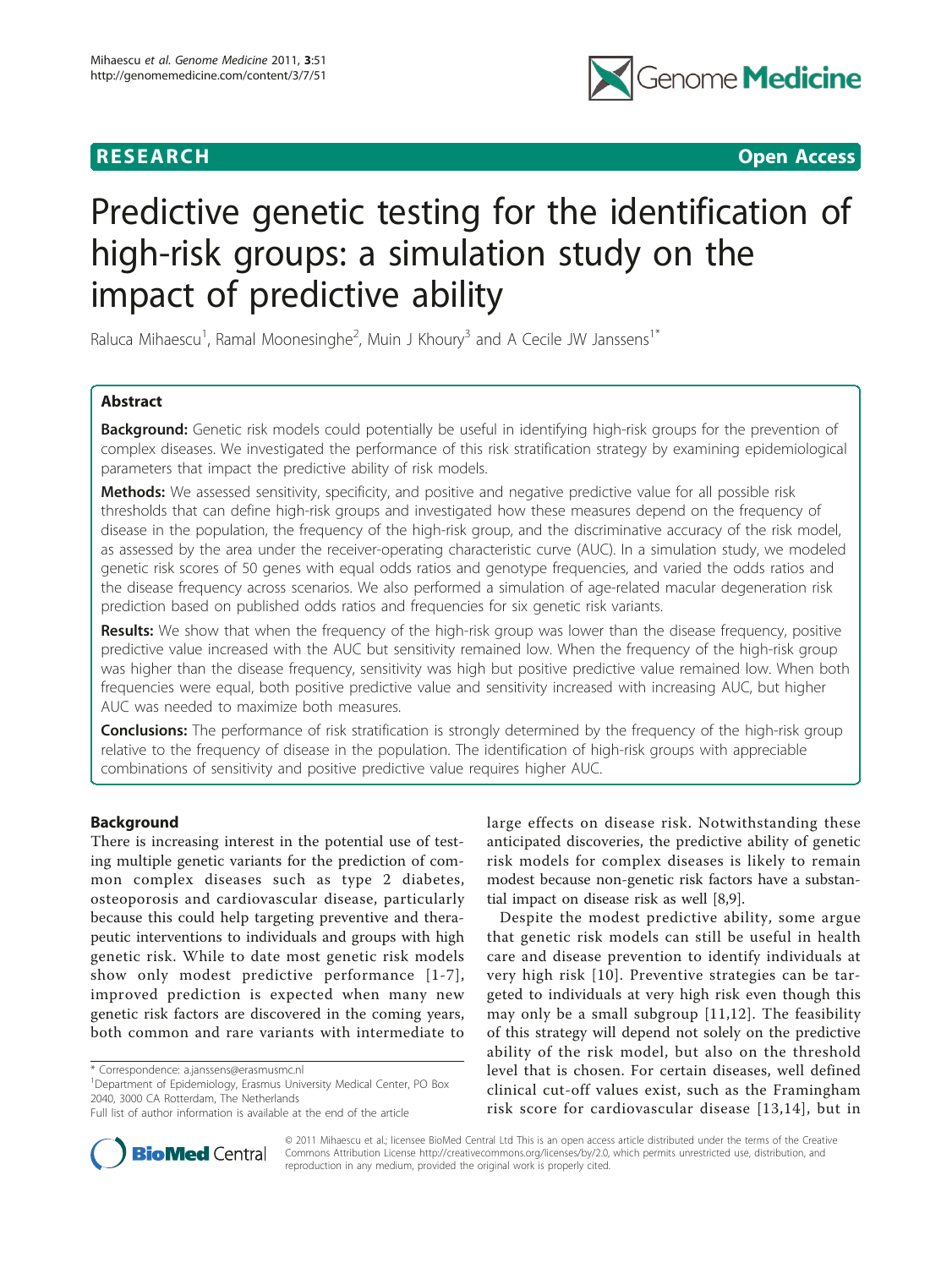most instances the relevant thresholds have not been determined. Risk thresholds are chosen on a cost-benefit analysis of false negative and false positive findings across all thresholds, and generally are a trade-off. High threshold values are needed to identify individuals with a high probability to develop future disease, but this may identify only a fraction of the patients, whereas lower thresholds will identify most individuals who will develop the disease but also classify many individuals wrongly at increased risk. Therefore, apart from the discriminative accuracy of the risk model, the threshold chosen has a major impact on the sensitivity, specificity, positive predictive value (PPV) and negative predictive value (NPV) when the risk model is used as a dichotomous test.

For single genetic tests, the relationship between the epidemiological assessment of the genetic association (for example, genotype frequency and odds ratio (OR)) and the predictive accuracy of the test (for example, sensitivity and PPV) have been described by simple arithmetic formulas [[15\]](#page-7-0). These formulas show that the frequency of the risk variant relative to the frequency of disease determines whether the test will have high sensitivity or high PPV, and that both can be maximized only when genotype and disease frequencies are approximately equal. For instance, screening for a common disease using rare variants can detect only a few individuals at very high risk. Conversely, screening for a rare disease using common variants detects most individuals that will ultimately develop the disease at the cost of many false positive findings. It would be of interest to make use of the genomic era developments in this analysis by including multiple risk variants.

In this study, we examined the performance of risk stratification based on genetic risk models that include multiple variants simultaneously. We investigated sensitivity, specificity, PPV and NPV of genetic risk models along the range of threshold values that can be chosen to define high-risk groups. This detailed exploration of the interrelationships between sensitivity, PPV, prevalence of risk group and disease prevalence using genetic risk scores instead of single risk variants has not been reported before. We repeated the analyses for thresholds that define high-risk groups with a frequency lower, equal or higher than the disease frequency for increasing values of the area under the receiver operating characteristic curve (AUC). To address these objectives we used simulated data across a wide variety of ORs and frequencies for genetic variants. We also carried out an additional simulation based on published ORs and frequencies for six genetic polymorphisms predicting agerelated macular degeneration (AMD) risk [\[16](#page-7-0)].

# Materials and methods Simulated data

For the construction of simulated data sets, we used a modeling procedure that has been described in detail elsewhere [\[8](#page-6-0)]. In short, the procedure creates a dataset in such a way that the frequencies and ORs of the risk genotypes and the disease risk match prespecified values. For simplicity, we assumed that each individual polymorphism had only two genotypes, one of which was associated with an increased risk of disease and the other with the referent or baseline risk. We assumed that genetic variants are inherited independently and that their joint effects follow a multiplicative risk model. And finally, we did not include gene-gene and geneenvironment interactions in our analyses, which may further improve the predictive ability of genetic risk models. While these assumptions do impact the exact estimate of the AUC - for example, modeling interaction effects might give higher AUC - they do not affect the main aim of our paper, namely impact of a given AUC on the sensitivity, specificity, PPV and NPV for different thresholds of the genetic risk model. The population size was 10,000 individuals and the population disease risk was varied across scenarios (that is, 10% and 30%, respectively). We simulated 50 genetic risk factors, each having a risk genotype with a frequency of 30% and an OR that varied across scenarios (that is, 1.1, 1.5 and 2.0, respectively).

#### Simulation study of age-related macular degeneration

We constructed a dataset using the disease risk from prevalence estimates in adults 40 years of age or over [[17\]](#page-7-0), and genotypic parameters from a published risk prediction model for AMD [[16](#page-7-0)]. We used the same modeling procedure as in our main simulation study and a sample size of 10,000 individuals. The model included six genetic risk variants in the following genes or gene regions: CFH (rs1061170, rs1410996), LOC387715 (rs10490924), C2 (rs9332739), CFB (rs641153) and C3 (rs2230199). For each locus we considered the effect from the univariate logistic regression analysis with AMD as outcome variable and the genetic variants as predictor variables. For each locus the three genotypes were entered independently, with the exception of C2 and CFB for which the genotypes were grouped in two categories, one conferring an increased risk of disease. Additional file [1](#page-6-0) shows genotype ORs and genotypic frequencies in controls. The prevalence of disease in the AMD simulation was 9% [\[17](#page-7-0)].

# Statistical analyses

In the main simulation study, we constructed a genetic risk score that was a simple count of the number of risk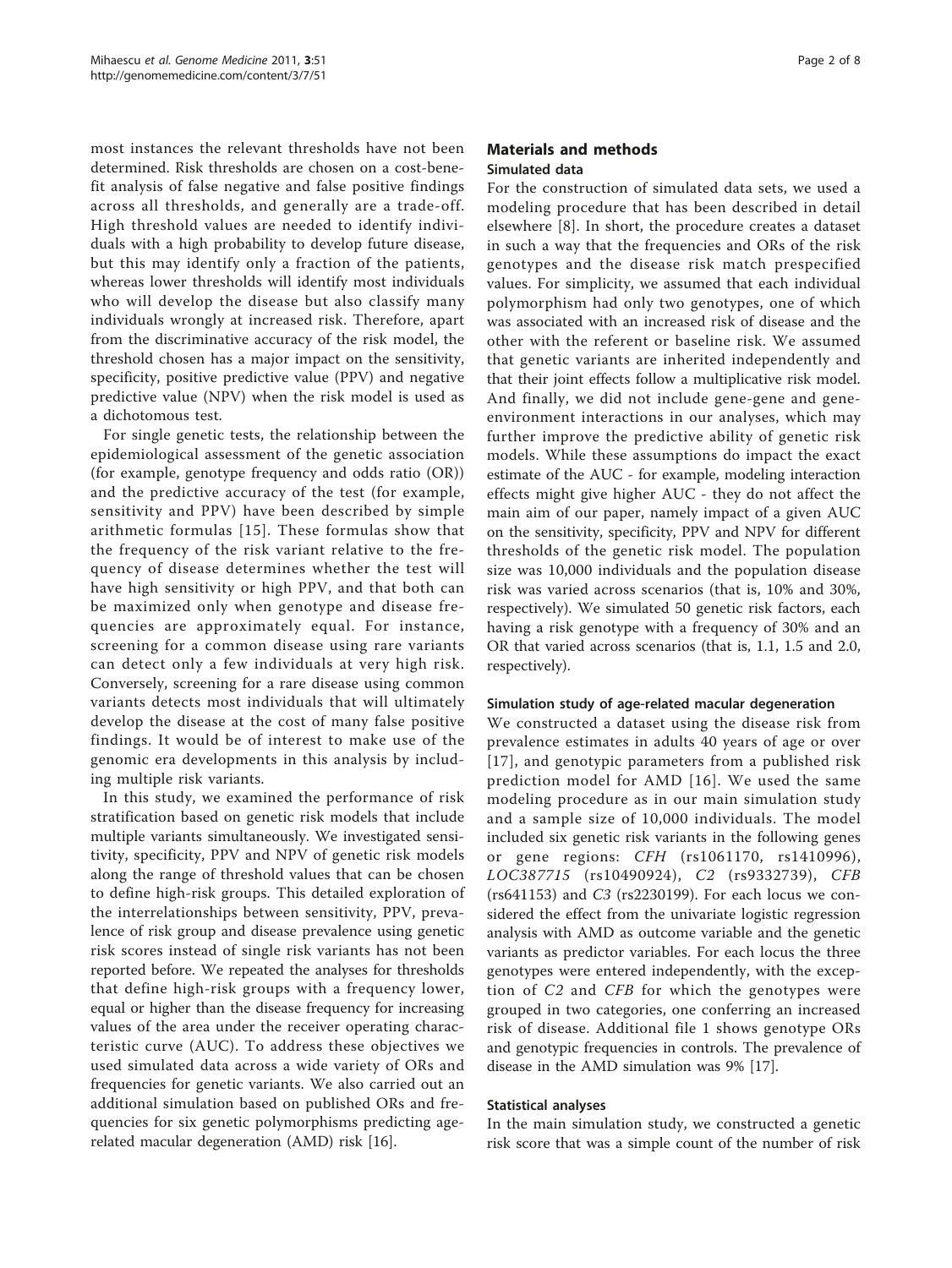genotypes. Note that this score has perfect correlation with predicted risk because all variants have the same frequency of the risk genotype and the same OR. The disease risk increases with the number of risk genotypes in the genetic risk model. In the AMD simulation, we derived predicted risks using logistic regression analysis with genetic risk variants entered as categorical variables. High-risk groups were defined as all individuals with risk scores above a chosen threshold.

First, to evaluate the impact of genotype frequencies and ORs on the overall discriminative accuracy of genetic risk models, we assessed the AUC [\[18](#page-7-0)]. Next, to assess the predictive performance of genetic risk models for defining the high-risk group, we calculated the sensitivity, specificity, PPV and NPV for each possible threshold. The sensitivity is the percentage of individuals classified at high-risk among affected individuals and specificity is the percentage of individuals classified as not being at high-risk among unaffected individuals. PPV is the probability that individuals classified at highrisk will develop the disease, and NPV is the probability that individuals classified as not being at high-risk will remain free of disease. All measures are presented against cut-off values and the percentage of individuals at high-risk to examine the impact of the frequency of the high-risk group on the relationship between the sensitivity, specificity, PPV and NPV. Note that the frequency of the high-risk group defined by a certain threshold is different from the frequency of the risk genotype of each single genetic marker. Finally, to replicate the comparison between epidemiological assessment and predictive accuracy of the test [\[15\]](#page-7-0), we assessed sensitivity, specificity, PPV and NPV for increasing AUC, in high-risk groups with a frequency lower, equal or higher than the disease risk. For this purpose, the threshold values were chosen such that the frequency of the highrisk groups was 5%, 30% or 50% as the disease risk was 30%. To achieve variation in AUC, we modeled 5 to 600 variants with OR of 1.1 and risk genotype frequency of 30%. Results are presented as means from 100 simulations. All analyses were performed using the R programming language version 2.8.0 [\[19](#page-7-0)].

# Results

Figure 1 shows the distribution of genetic risk scores in affected and non-affected individuals for different ORs of the variants included. In our simulation study that included 50 genetic variants, the theoretical range of the risk score was 0 to 100, but the observed range was 2 to 32 with a median of 15 risk alleles. The AUC for the risk scores was 0.62 when the OR of each included variant was 1.1, 0.86 when the OR was 1.5, and 0.94 when the OR was 2.

Figure [2](#page-3-0) shows the sensitivity and PPV for all possible thresholds of the genetic risk scores. When a higher threshold is used, the population at high risk has a higher risk (higher PPV), but this will identify a smaller percentage of the affected individuals (lower sensitivity). Comparison of the graphs (Figure [2a-c\)](#page-3-0) shows that for thresholds within the observed range of genetic risk scores, sensitivity and PPV were higher for higher ORs of the individual polymorphisms. When, for example, 15 was taken as the threshold risk score, the sensitivity was 67%, 91% and 97% and the PPV was 36%, 49% and 53% when the OR of each genetic variant was 1.1, 1.5 and 2, respectively. Using a higher threshold increased the specificity but decreased the NPV (Additional file [2](#page-6-0)).

Figure [3](#page-3-0) shows the relationship between the frequency of the high-risk group and the sensitivity, PPV, specificity and NPV. With increasing frequency of the population at high risk, sensitivity increased while PPV decreased; and specificity decreased while NPV increased. Note that because higher thresholds yield smaller high-risk categories, the lines depicting sensitivity and PPV show opposite trends in Figures [2](#page-3-0) and [3](#page-3-0). Figure [3](#page-3-0) shows that when, for example, the top 10% of the risk score distribution was considered the high-risk group, sensitivity was 14% when the OR of each genetic variants was 1.1, indicating that most of the affected individuals were not detected. Sensitivity increased to

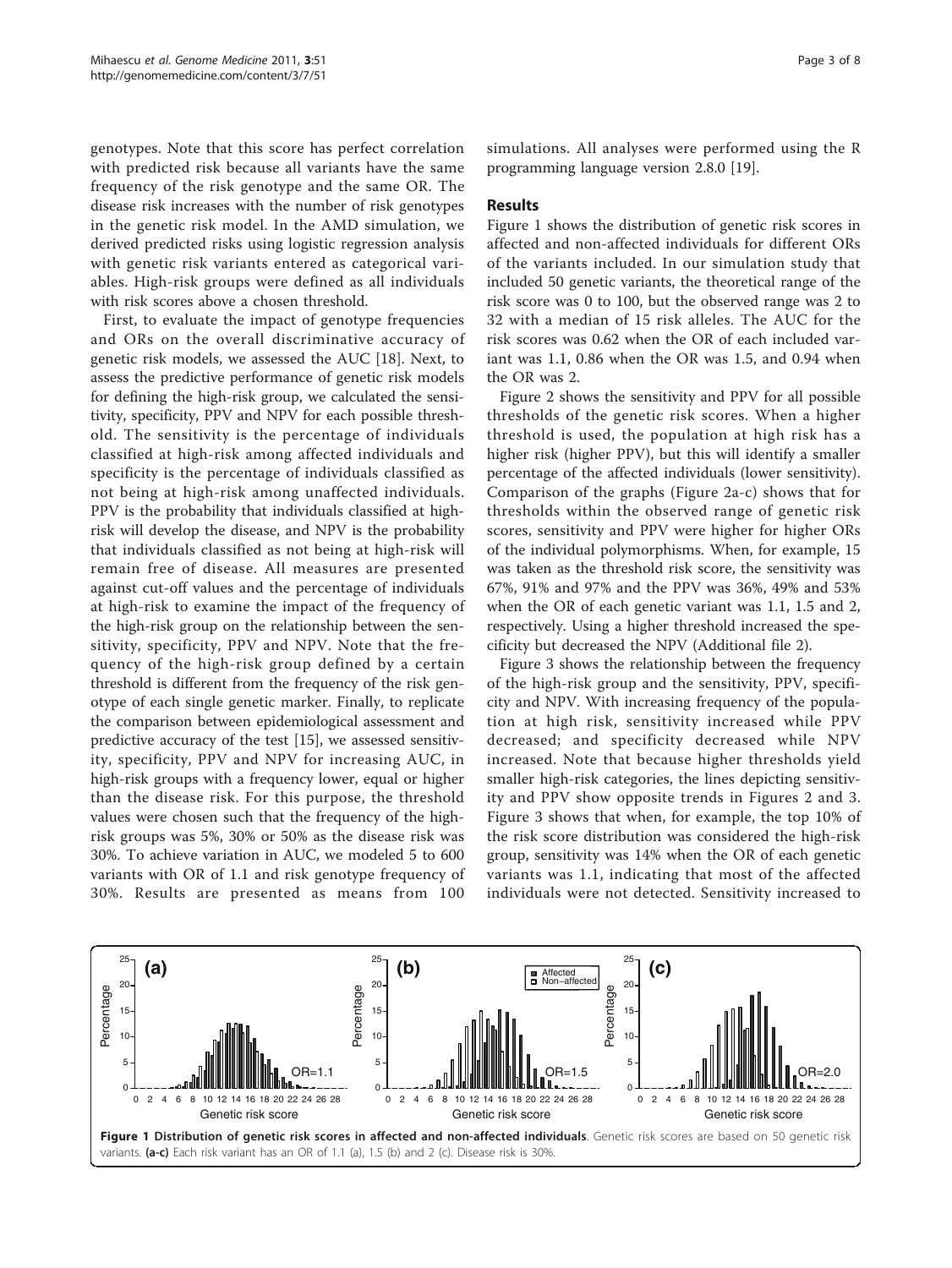<span id="page-3-0"></span>

25% and 28% when OR was 1.5 and 2, showing that sensitivity did not markedly increase with increasing OR. The corresponding PPV values were 49%, 89% and 98%, indicating that PPV increased substantially with increasing OR. Figure 3 shows that the lines cross when the frequency of the high-risk group is equal to 30%, that is, the frequency of disease in the total population. The pattern remained the same when we repeated the analyses for a disease risk of 10% (Additional file [3\)](#page-6-0).

Increasing the OR of all variants included in the genetic risk score also increases the AUC of the risk score. Figure [4](#page-4-0) shows the impact of increasing AUC on sensitivity and PPV for high-risk groups that were of lower, equal or higher frequency than the disease

frequency in the population. The AUC ranged from 0.51 to 0.82. When the frequency of the high-risk group was lower than disease frequency, PPV markedly increased with increasing AUC, but sensitivity remained low even for high AUC because, by definition, the high-risk group was rarer than the disease (Figure [4a\)](#page-4-0). When the frequency of the high-risk group was higher than the disease risk, sensitivity reached around 80% but PPV remained below 50% when AUC was 0.82 (Figure [4c](#page-4-0)). Only when the size of the high-risk group was equal to the disease risk in the population were sensitivity and PPV approximately equal and both increased with the increase in AUC (Figure [4b](#page-4-0)). However, when AUC was 0.82 both sensitivity and PPV were only slightly higher



higher than the chosen threshold. The graphs in the upper row show the sensitivity and PPV for all possible risk thresholds, and the graphs in the lower row the specificity and NPV. Genetic risk scores are based on 50 genetic risk variants. The OR indicates the value of the odds ratio for each risk variant. Disease risk is 30%.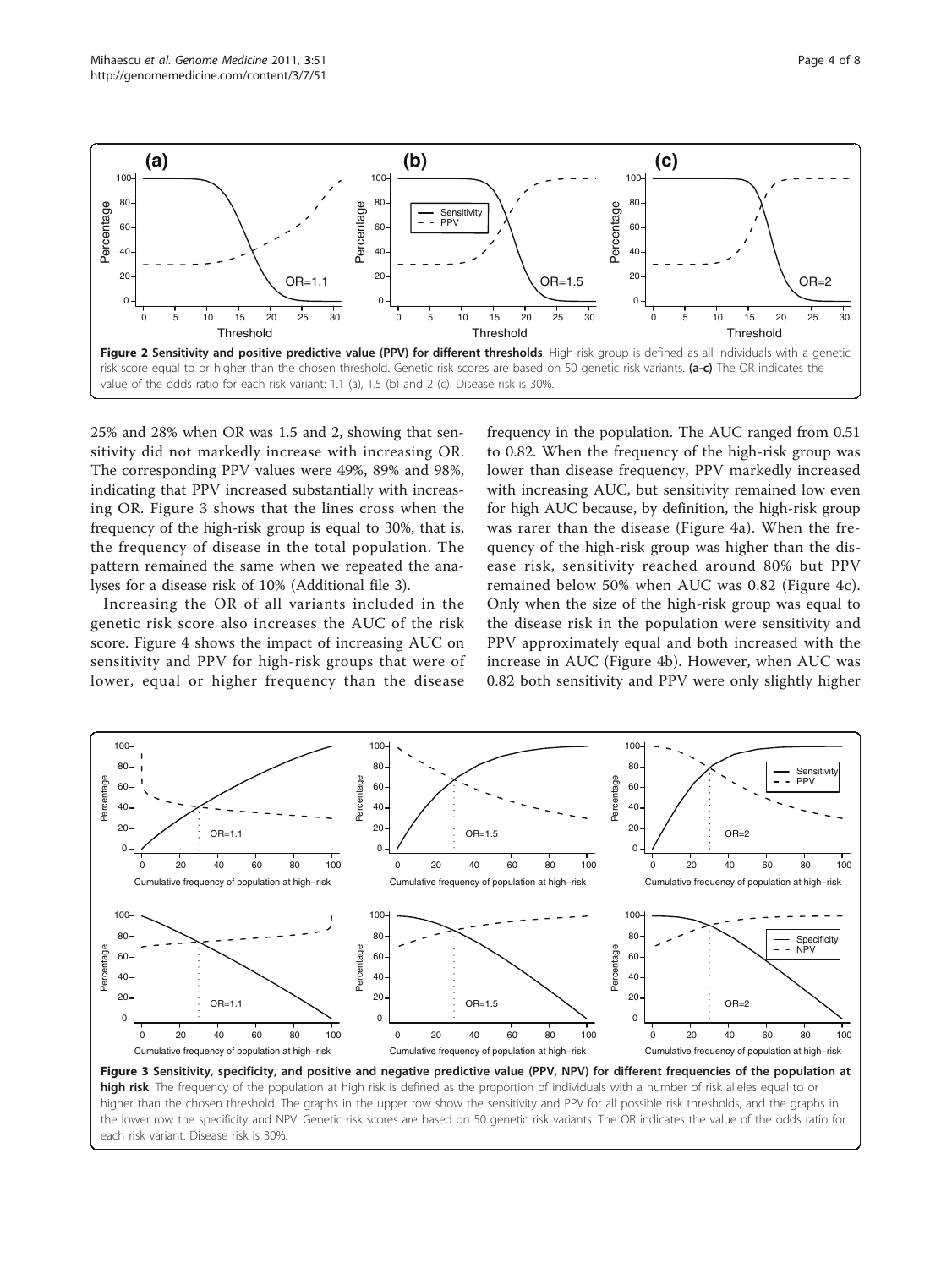<span id="page-4-0"></span>

than 60%. Similarly, specificity and NPV were equal only when high-risk groups had a frequency equal to disease risk (data not shown).

Finally, we examined the same associations using simulated data based on published ORs and frequencies for six known AMD genetic risk factors. The range of predicted risks was 0.2% to 62% (Additional file [4](#page-6-0), which shows the distribution of predicted risks in individuals with and without AMD) and the AUC was 0.76 (95% confidence interval 0.74 to 0.78). We observed the same impact of the relative magnitude of the size of the high-risk groups and disease risk on the sensitivity, specificity, PPV and NPV as in our main simulation study (Figure 5).

#### **Discussion**

This study investigated the relationships between sensitivity, PPV, prevalence of risk group and disease

prevalence when genetic risk scores, as opposed to single risk variants, are used for risk stratification. A major finding from this analysis is that when the frequency of the high-risk group approximates the disease frequency, both sensitivity and PPV increase with higher AUC. At all other frequencies of the high-risk group, higher AUC will increase either sensitivity or PPV. Selecting the optimal cut-off threshold will consequently be a trade-off between higher sensitivity at the price of lower PPV, or vice versa.

While the relationship between the number of individuals carrying a certain genetic risk factor and the risk of disease in the population was shown to influence the screening performance for a single marker [[15\]](#page-7-0), we have proven this is also true for a genetic test composed of multiple genetic risk factors. Furthermore, we extended the analyses to the context of the overall model performance, and looked at the influence of the discriminatory

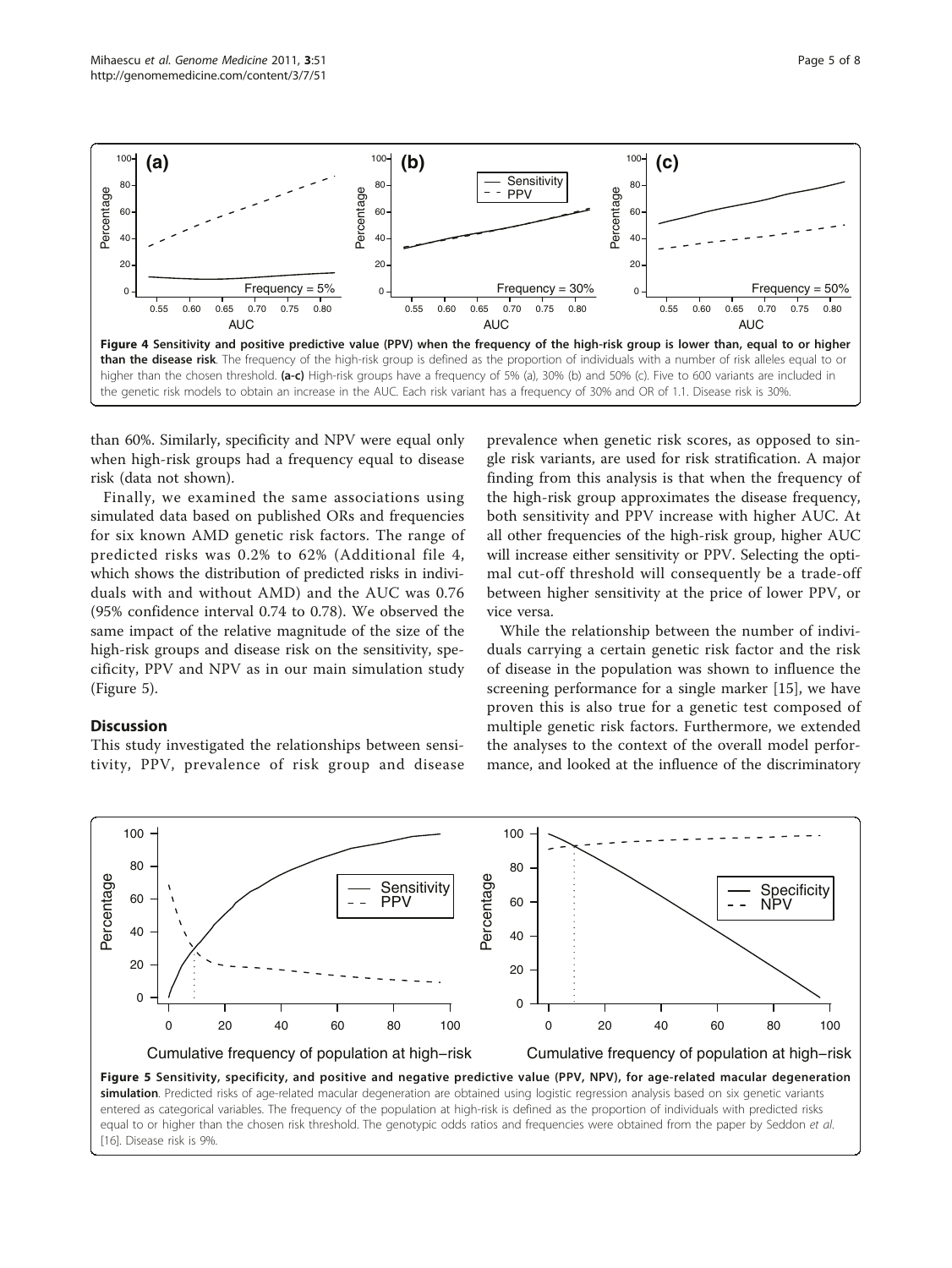ability of a genetic model on screening parameters for risk groups with a frequency lower than, equal to or higher than the disease risk.

Genetic tests are usually assessed in terms of their ability to distinguish risk groups with large differences in risk. Nevertheless, it has been shown that large relative risks are not sufficient to demonstrate the model's clinical validity and utility [[20-22](#page-7-0)]. Measures like sensitivity, specificity, PPV and NPV are needed to determine the clinical utility of the test [[22](#page-7-0)]. While sensitivity and specificity are not affected by the incidence of disease because they are characteristics of the test, PPV and NPV strongly depend on disease risk. However, even for rare diseases, risk groups with a high PPV may be selected. Kraft et al. [\[22\]](#page-7-0) used the example of prostate cancer 5-year risk prediction to illustrate this. They show that 60-year-old men with nine or more risk alleles and a positive family history for prostate cancer, which represent 1% of the population, have a risk of 30% to develop prostate cancer over the next 5 years. The incidence of disease in the population of 60-year-old men is about 2%. Thus, the size of the group at high risk was smaller than disease risk. We show that in addition to a smaller size of the high risk group and high OR for the risk factors, a high AUC is needed to obtain a high PPV. In a recent study the AUC of a genetic score of 33 SNPs and family history of prostate cancer was estimated at 0.64 [[23\]](#page-7-0). A higher AUC is needed to select a risk group with bigger PPV, especially if the high risk group is targeted for invasive interventions.

The observation that the sensitivity and PPV are equal when the frequency of the high-risk group equals the frequency of disease in the population holds across different settings. First, this relationship holds irrespective of whether the disease risk refers to the lifetime risk, a cumulative incidence over certain time period or the disease prevalence. Evidently, if we consider, for example, lifetime risks instead of 10-year risks, the frequency of the high-risk group for which the sensitivity and PPV are equal will be larger, because lifetime risks by definition are higher than 10-year risks. Then for the same AUC values, these larger high-risk groups will have higher sensitivity and PPV. However, prediction models that consider longer time periods generally have lower AUC, implying that combinations of higher sensitivity and PPV may not be observed. Put differently, lifetime risk models with lower AUC may yield the same sensitivity/PPV combination as 10-year risk models with higher AUC, but the value of using a model with low AUC may become questionable.

Second, the relationship also holds irrespective of how the risks are calculated. There are several ways in which genetic risks can be expressed. One is to use a simple

genetic risk score based on the number of risk alleles carried. This approach, which we used in our analyses, assumes that each allele has the same effect on the risk of disease [[24,25](#page-7-0)]. Another option is to calculate a weighted risk score, which is a genetic risk score where the risk alleles are weighted for their effect on disease risk [[14\]](#page-6-0). Besides constructing risk scores, one can also directly derive predicted risks from multivariate logistic regression analyses with genetic variants entered as continuous or categorical variables. Results presented in this study are applicable to simple count scores and more complex weighted risk scores, such as predicted risks, as emphasized by the simulation of AMD risk prediction, since in this study we have evaluated cut-off values that simply dichotomize the risk. Nevertheless, it should be pointed out that different approaches will likely yield different AUC values.

Third, the relationship also holds for risk models in general, that is, including other non-genetic risk models, such as the Framingham risk score for prediction of cardiovascular disease. Basically the relationship is valid for any continuous variable that is dichotomized to create risk groups, such as blood pressure, cholesterol or triglyceride level. This is also true for risk models that include together novel biomarkers and established risk factors, a topic that has recently attracted a lot of research [[26,27\]](#page-7-0).

When risk models are used to target interventions to high-risk subgroups, these subgroups are defined by choosing cut-off values for the predicted risks. The cutoff corresponding to a frequency of the high-risk group equal to the disease frequency optimizes both the sensitivity and the PPV, but is not necessarily optimal. Cutoff values are chosen on the basis of cost-benefit analyses, balancing the harms and benefits of false positive and false negative classifications of risk. The cut-off defining a risk group with a frequency equal to disease frequency is optimal only when the harm and benefit have equal weights. Selection of optimal cut-off based on a decision-analytic approach is a complex process that requires detailed input information of measures like sensitivity, specificity, PPV, NPV and related costs. For example, a recent study reported the effect of family history and 14 SNPs on the cost-effectiveness of chemoprevention with finasteride for prostate cancer [[28](#page-7-0)]. The results show that genetic testing may marginally improve the cost-effectiveness of chemoprevention in individuals with more risk alleles, especially in men with a positive family history. However, no optimal cut-off number of risk alleles was determined and the costeffectiveness varied significantly with small changes of the model parameters. Our analyses do show, however, that when AUC is low to moderate, selecting a subgroup with a substantially increased risk (that is, high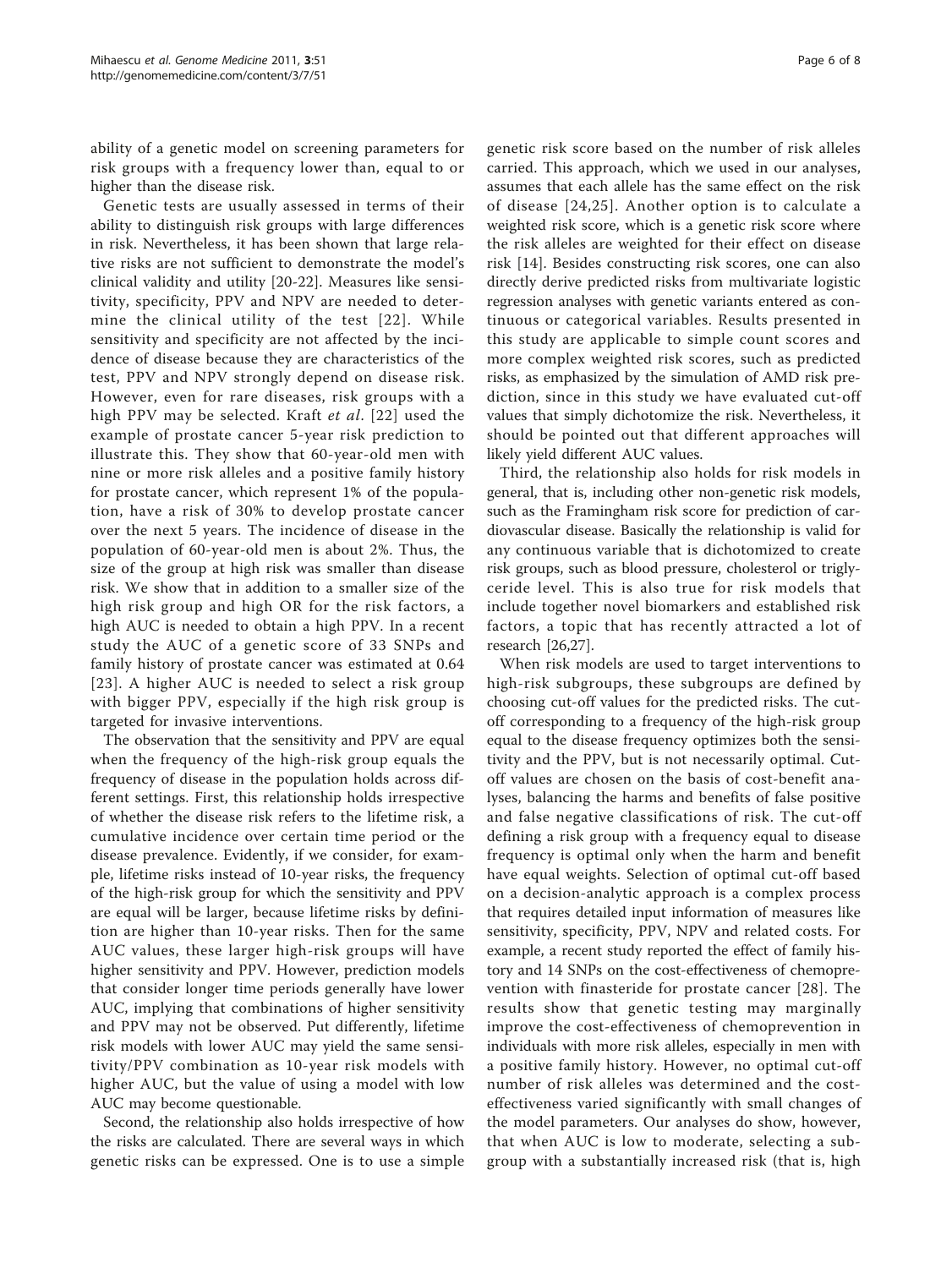<span id="page-6-0"></span>PPV) will include only a small percentage of all people who will develop the disease (that is, low sensitivity). Obviously, the predictive ability is the fundamental prerequisite of a test, but what level of predictive ability is needed varies between applications.

Our observations have implications for health care applications of genetic testing, but also for the direct-toconsumer offer of personal genome tests via the internet. For health care applications that need high PPV, such as targeting invasive interventions to people at the highest risk, a low AUC means that only a small proportion of this group will be identified. For applications that need high sensitivity, such as screening programs, the interventions will be given to a very large part of the population, mostly to people who will not develop the disease. And finally, low AUC means for personal genome testing that most people who will develop the disease will not be identified as having high risks.

# Conclusions

Anticipating the advances in this field, it is essential to develop more rigorous approaches to evaluate the clinical usefulness of risk models [[29,30](#page-7-0)]. We have shown that when a threshold for genetic risk is used for selection of individuals at high risk to develop disease in the future, sensitivity, specificity and PPV of the test are strongly influenced by the relative magnitude of the size of the high-risk group and the disease risk in the population. In addition, selection of high-risk groups with clinically useful combinations of sensitivity and PPV is only possible when the AUC values are higher.

# Additional material

[Additional file 1: S](http://www.biomedcentral.com/content/supplementary/gm267-S1.DOC)upplementary tables and supplementary figure legends. A table listing genotype ORs and genotypic frequencies of the markers included in the AMD simulation and figure legends for Additional files 2 to 4.

[Additional file 2: S](http://www.biomedcentral.com/content/supplementary/gm267-S2.PDF)upplementary Figure S1. A figure showing the change in specificity and NPV for different thresholds.

[Additional file 3: S](http://www.biomedcentral.com/content/supplementary/gm267-S3.PDF)upplementary Figure S2. A figure showing the sensitivity, specificity, PPV and NPV for different frequencies of the population at high risk.

[Additional file 4: S](http://www.biomedcentral.com/content/supplementary/gm267-S4.PDF)upplementary Figure S3. A file showing the distribution of predicted risks in individuals with and without AMD.

#### Abbreviations

AMD: age-related macular degeneration; AUC: area under the receiver operating characteristic curve; NPV: negative predictive value; OR: odds ratio; PPV: positive predictive value; SNP: single-nucleotide polymorphism.

#### Acknowledgements

This study was supported by the Centre for Medical Systems Biology (CMSB) in the framework of the Netherlands Genomics Initiative (NGI). Furthermore, this project was sponsored by the VIDI grant of the Netherlands Organization for Scientific Research (NWO).

#### Author details

<sup>1</sup>Department of Epidemiology, Erasmus University Medical Center, PO Box 2040, 3000 CA Rotterdam, The Netherlands. <sup>2</sup>Office of Minority Health and Health Disparities, Centers for Disease Control and Prevention, 1600 Clifton Road NE, Atlanta, GA 30341, USA. <sup>3</sup>Office of Public Health Genomics, Centers for Disease Control and Prevention, 1600 Clifton Road NE, Atlanta, GA 30341, USA.

#### Authors' contributions

ACJWJ and RM conceived the study and drafted the manuscript. RM performed the statistical analysis. RM and MJK participated in the design and helped to draft the manuscript. All authors read and approved the final manuscript.

#### Competing interests

The authors declare that they have no competing interests.

Received: 31 March 2011 Revised: 25 July 2011 Accepted: 28 July 2011 Published: 28 July 2011

#### References

- 1. Meigs JB, Shrader P, Sullivan LM, McAteer JB, Fox CS, Dupuis J, Manning AK, Florez JC, Wilson PW, D'Agostino RB Sr, Cupples LA: [Genotype score in](http://www.ncbi.nlm.nih.gov/pubmed/19020323?dopt=Abstract) [addition to common risk factors for prediction of type 2 diabetes.](http://www.ncbi.nlm.nih.gov/pubmed/19020323?dopt=Abstract) N Engl J Med 2008, 359:2208-2219.
- 2. van Hoek M, Dehghan A, Witteman JC, van Duijn CM, Uitterlinden AG, Oostra BA, Hofman A, Sijbrands EJ, Janssens AC: [Predicting type 2 diabetes](http://www.ncbi.nlm.nih.gov/pubmed/18694974?dopt=Abstract) [based on polymorphisms from genome-wide association studies: a](http://www.ncbi.nlm.nih.gov/pubmed/18694974?dopt=Abstract) [population-based study.](http://www.ncbi.nlm.nih.gov/pubmed/18694974?dopt=Abstract) Diabetes 2008, 57:3122-3128.
- 3. Nguyen TV, Eisman JA: [Pharmacogenomics of osteoporosis: opportunities](http://www.ncbi.nlm.nih.gov/pubmed/16675890?dopt=Abstract) [and challenges.](http://www.ncbi.nlm.nih.gov/pubmed/16675890?dopt=Abstract) J Musculoskelet Neuronal Interact 2006, 6:62-72.
- 4. Kathiresan S, Melander O, Anevski D, Guiducci C, Burtt NP, Roos C, Hirschhorn JN, Berglund G, Hedblad B, Groop L, Altshuler DM, Newton-Cheh C, Orho-Melander M: [Polymorphisms associated with cholesterol](http://www.ncbi.nlm.nih.gov/pubmed/18354102?dopt=Abstract) [and risk of cardiovascular events.](http://www.ncbi.nlm.nih.gov/pubmed/18354102?dopt=Abstract) N Engl J Med 2008, 358:1240-1249.
- 5. Morrison AC, Bare LA, Chambless LE, Ellis SG, Malloy M, Kane JP, Pankow JS, Devlin JJ, Willerson JT, Boerwinkle E: [Prediction of coronary heart disease](http://www.ncbi.nlm.nih.gov/pubmed/17443022?dopt=Abstract) [risk using a genetic risk score: the Atherosclerosis Risk in Communities](http://www.ncbi.nlm.nih.gov/pubmed/17443022?dopt=Abstract) [Study.](http://www.ncbi.nlm.nih.gov/pubmed/17443022?dopt=Abstract) Am J Epidemiol 2007, 166:28-35.
- 6. van der Net JB, Janssens AC, Defesche JC, Kastelein JJ, Sijbrands EJ, Steyerberg EW: [Usefulness of genetic polymorphisms and conventional](http://www.ncbi.nlm.nih.gov/pubmed/19166692?dopt=Abstract) [risk factors to predict coronary heart disease in patients with familial](http://www.ncbi.nlm.nih.gov/pubmed/19166692?dopt=Abstract) [hypercholesterolemia.](http://www.ncbi.nlm.nih.gov/pubmed/19166692?dopt=Abstract) Am J Cardiol 2009, 103:375-380.
- 7. Richards JB, Rivadeneira F, Inouye M, Pastinen TM, Soranzo N, Wilson SG, Andrew T, Falchi M, Gwilliam R, Ahmadi KR, Valdes AM, Arp P, Whittaker P, Verlaan DJ, Jhamai M, Kumanduri V, Moorhouse M, van Meurs JB, Hofman A, Pols HA, Hart D, Zhai G, Kato BS, Mullin BH, Zhang F, Deloukas P, Uitterlinden AG, Spector TD: [Bone mineral density,](http://www.ncbi.nlm.nih.gov/pubmed/18455228?dopt=Abstract) [osteoporosis, and osteoporotic fractures: a genome-wide association](http://www.ncbi.nlm.nih.gov/pubmed/18455228?dopt=Abstract) [study.](http://www.ncbi.nlm.nih.gov/pubmed/18455228?dopt=Abstract) Lancet 2008, 371:1505-1512.
- 8. Janssens AC, Aulchenko YS, Elefante S, Borsboom GJ, Steyerberg EW, van Duijn CM: [Predictive testing for complex diseases using multiple genes:](http://www.ncbi.nlm.nih.gov/pubmed/16845271?dopt=Abstract) [fact or fiction?](http://www.ncbi.nlm.nih.gov/pubmed/16845271?dopt=Abstract) Genet Med 2006, 8:395-400.
- 9. Wray NR, Yang J, Goddard ME, Visscher PM: [The genetic interpretation of](http://www.ncbi.nlm.nih.gov/pubmed/20195508?dopt=Abstract) [area under the ROC curve in genomic profiling.](http://www.ncbi.nlm.nih.gov/pubmed/20195508?dopt=Abstract) PLoS Genet 2010, 6: e1000864.
- 10. Humphries SE, Yiannakouris N, Talmud PJ: [Cardiovascular disease risk](http://www.ncbi.nlm.nih.gov/pubmed/18388692?dopt=Abstract) [prediction using genetic information \(gene scores\): is it really](http://www.ncbi.nlm.nih.gov/pubmed/18388692?dopt=Abstract) [informative?](http://www.ncbi.nlm.nih.gov/pubmed/18388692?dopt=Abstract) Curr Opin Lipidol 2008, 19:128-132.
- 11. Jackson R, Lynch J, Harper S: [Preventing coronary heart disease.](http://www.ncbi.nlm.nih.gov/pubmed/16543302?dopt=Abstract) BMJ 2006, 332:617-618.
- 12. Manuel DG, Lim J, Tanuseputro P, Anderson GM, Alter DA, Laupacis A, Mustard CA: [Revisiting Rose: strategies for reducing coronary heart](http://www.ncbi.nlm.nih.gov/pubmed/16543339?dopt=Abstract) [disease.](http://www.ncbi.nlm.nih.gov/pubmed/16543339?dopt=Abstract) BMJ 2006, 332:659-662.
- 13. Paynter NP, Chasman DI, Pare G, Buring JE, Cook NR, Miletich JP, Ridker PM: [Association between a literature-based genetic risk score and](http://www.ncbi.nlm.nih.gov/pubmed/20159871?dopt=Abstract) [cardiovascular events in women.](http://www.ncbi.nlm.nih.gov/pubmed/20159871?dopt=Abstract) JAMA 2010, 303:631-637.
- 14. Talmud PJ, Hingorani AD, Cooper JA, Marmot MG, Brunner EJ, Kumari M, Kivimaki M, Humphries SE: [Utility of genetic and non-genetic risk factors](http://www.ncbi.nlm.nih.gov/pubmed/20075150?dopt=Abstract) [in prediction of type 2 diabetes: Whitehall II prospective cohort study.](http://www.ncbi.nlm.nih.gov/pubmed/20075150?dopt=Abstract) BMJ 2010, 340:b4838.